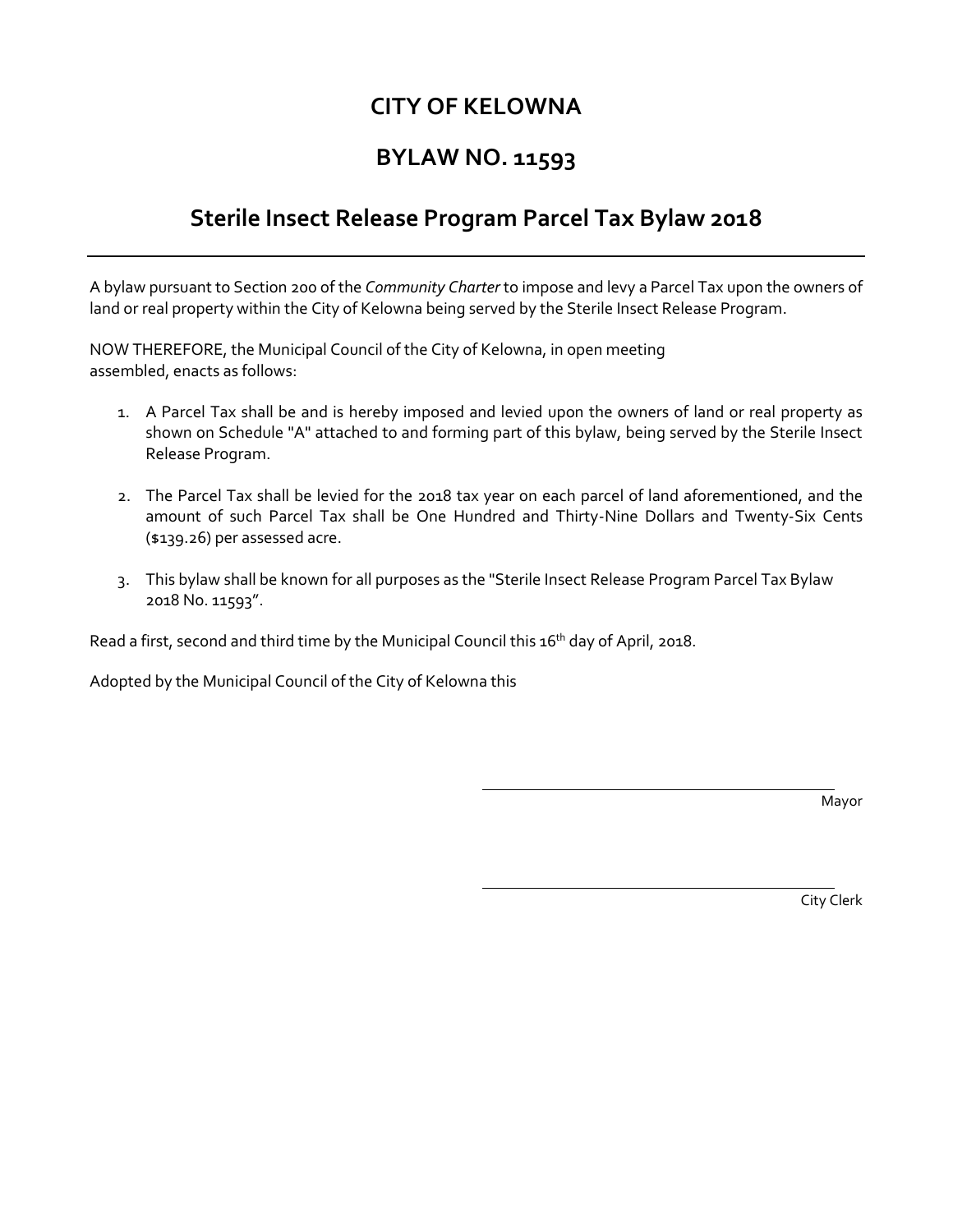| <b>Jurisdiction</b> | <b>Folio</b> | <b>Grower Address</b>        | <b>Legal Description</b>                   | Adj.<br><b>Acres</b> | x 139.26 |
|---------------------|--------------|------------------------------|--------------------------------------------|----------------------|----------|
| 217                 | 3108010      | <b>LATTA RD</b><br>1355      | LOT 10, PLAN KAP1611, SEC 1, TWP 23, 41    | 5.53                 | 770.11   |
| 217                 | 3121000      | 2355<br><b>MCKENZIE RD</b>   | LOT A, PLAN KAP15859, SEC 1, TWP 23, 41    | 6.37                 | 887.09   |
| $\overline{2}17$    | 3121010      | 2295<br><b>MCKENZIE RD</b>   | LOT 2, PLAN KAP33255, SEC 1, TWP 23, 41    | 21.03                | 2928.64  |
| 217                 | 3186100      | 2685<br><b>SEXSMITH RD</b>   | LOT 1, PLAN KAP45492, SEC 3, TWP 23, 41    | 9.02                 | 1256.13  |
| 217                 | 3205000      | 2635<br><b>SEXSMITH RD</b>   | LOT 1, PLAN KAP12772, SEC 3&33, TWP 23, 41 | 2.99                 | 416.39   |
| 217                 | 3210125      | <b>SEXSMITH RD</b><br>2517   | LOT 10, PLAN KAP21431, SEC 3&4, TWP 23, 41 | 6.84                 | 952.54   |
| 217                 | 3210210      | <b>VALLEY RD</b><br>705      | LOT B, PLAN KAP31659, SEC 3, TWP 23, 41    | 3.70                 | 515.26   |
| 217                 | 3236002      | PACKINGHOUSE RD<br>770       | LOT 1, PLAN EPP68383, SEC, TWP 23, 41      | 3.86                 | 537.54   |
| 217                 | 3245000      | <b>BRENDA RD</b><br>590      | LOT 25, PLAN KAP896, SEC 4&9, TWP 23, 41   | 4.85                 | 675.41   |
| $\overline{2}17$    | 3255321      | <b>UNION RD</b><br>1982      | LOT A, PLAN KAP75150, SEC 4, TWP 23, 41    | 1.00                 | 139.26   |
| 217                 | 3255322      | <b>UNION RD</b><br>1980      | LOT B, PLAN KAP75150, SEC 4, TWP 23, 41    | 1.00                 | 139.26   |
| 217                 | 3262000      | 2389<br><b>LONGHILL RD</b>   | LOT 13, PLAN KAP1068, SEC 4, TWP 23, 41    | 5.98                 | 832.77   |
| 217                 | 3263000      | <b>LONGHILL RD</b><br>2206   | LOT 2, PLAN KAP1068, SEC 4&34, TWP 23, 41  | 7.33                 | 1020.78  |
| 217                 | 3264000      | <b>VALLEY RD</b><br>185      | LOT 3, PLAN KAP1068, SEC 4&34, TWP 23, 41  | 3.77                 | 525.01   |
| $\overline{217}$    | 3266000      | 143<br><b>VALLEY RD</b>      | LOT 5, PLAN KAP1068, SEC 4, TWP 23, 41     | 3.84                 | 534.76   |
| 217                 | 3267000      | 127 1 VALLEY RD              | LOT 6, PLAN KAP1068, SEC 4, TWP 23, 41     | 9.27                 | 1290.94  |
| $\overline{2}17$    | 3268000      | 2214<br><b>BONN RD</b>       | LOT 7, PLAN KAP1068, SEC 4, TWP 23, 41     | 4.51                 | 628.06   |
| 217                 | 3269000      | VALLEY RD N<br>115           | LOT 8, PLAN KAP1068, SEC 4, TWP 23, 41     | 10.16                | 1414.88  |
| 217                 | 3270000      | <b>SEXSMITH RD</b><br>2547   | LOT 11, PLAN KAP1068, SEC 3&4, TWP 23, 41  | 1.23                 | 171.29   |
| 217                 | 3271000      | 220<br><b>MAIL RD</b>        | LOT 12, PLAN KAP1068, SEC 4, TWP 23, 41    | 8.46                 | 1178.14  |
| 217                 | 3272000      | <b>MAIL RD</b><br>180        | LOT 13, PLAN KAP1068, SEC 4, TWP 23, 41    | 7.01                 | 976.21   |
| 217                 | 3274000      | 135<br>VALLEY RD N           | LOT H,  PLAN KAP1636, SEC  4, TWP  23,  41 | 5.34                 | 743.65   |
| 217                 | 3278000      | PACKINGHOUSE RD<br>800       | LOT 3, PLAN KAP1884, SEC 4&9, TWP 23, 41   | 1.00                 | 139.26   |
| 217                 | 3279000      | <b>SCENIC RD</b><br>2160     | LOT 4, PLAN KAP1884, SEC 4&9, TWP 23, 41   | 4.45                 | 619.71   |
| $\overline{2}17$    | 3410000      | 1250<br><b>GLENMORE RD N</b> | LOT 1, PLAN KAP1068, SEC 9, TWP 23, 41     | 3.46                 | 481.84   |
| 217                 | 3645000      | 2434<br><b>GALE RD</b>       | LOT 2, PLAN KAP1453, SEC 23, TWP 23, 41    | 1.77                 | 246.49   |
| 217                 | 3646000      | 2504<br><b>GALE RD</b>       | LOT 3, PLAN KAP1453, SEC 23, TWP 23, 41    | 4.17                 | 580.71   |
| 217                 | 3650000      | 2801<br>DRY VALLEY RD        | LOT 7, PLAN KAP1453, SEC 23, TWP 23, 41    | 2.07                 | 288.27   |
| 217                 | 3664000      | 2155<br>PIER MAC WAY         | LOT 1, PLAN KAP2257, SEC 23, TWP 23, 41    | 2.33                 | 324.48   |
| 217                 | 3664514      | 2855<br>DRY VALLEY RD        | LOT A, PLAN KAP37471, SEC 23, TWP 23, 41   | 3.56                 | 495.77   |
| 217                 | 3664516      | 2849<br>DRY VALLEY RD        | LOT B, PLAN KAP37471, SEC 23, TWP 23, 41   | 10.67                | 1485.90  |
| $\overline{2}17$    | 3884000      | 3310<br><b>MATHEWS RD</b>    | LOT 63, PLAN KAP1247, SEC 3&34, TWP 26, 41 | 6.71                 | 934.43   |
| 217                 | 3899000      | 3260<br><b>MATHEWS RD</b>    | LOT 109, PLAN KAP1247, SEC 3, TWP 26, 41   | 3.12                 | 434.49   |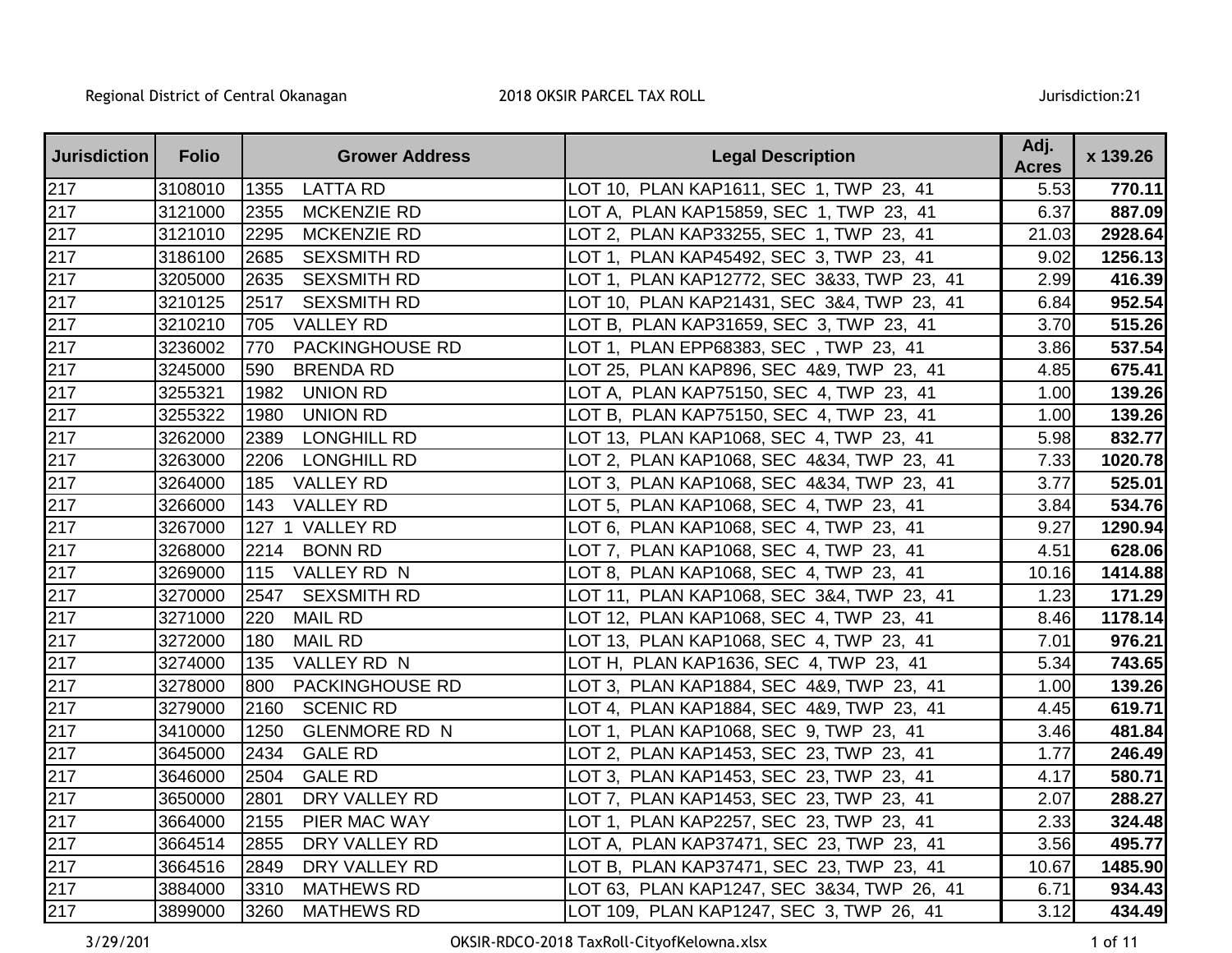| <b>Jurisdiction</b> | <b>Folio</b> |       | <b>Grower Address</b> | <b>Legal Description</b>                     | Adj.<br><b>Acres</b> | x 139.26 |
|---------------------|--------------|-------|-----------------------|----------------------------------------------|----------------------|----------|
| 217                 | 3905001      | 4232  | <b>SPIERS RD</b>      | LOT 117, PLAN KAP1247, SEC 3, TWP 26, 41     | 7.16                 | 997.10   |
| 217                 | 3905104      | 4236  | <b>SPIERS RD</b>      | LOT B, PLAN KAP92871, SEC 3, TWP 26, 41      | 4.45                 | 619.71   |
| $\overline{2}17$    | 3906000      | 4233  | <b>SPIERS RD</b>      | LOT 119, PLAN KAP1247, SEC 3, TWP 26, 41     | 5.01                 | 697.69   |
| 217                 | 3907000      | 4221  | <b>SPIERS RD</b>      | LOT 120, PLAN KAP1247, SEC 3, TWP 26, 41     | 11.20                | 1559.71  |
| 217                 | 3908000      | 4215  | <b>SPIERS RD</b>      | LOT 121, PLAN KAP1247, SEC 3, TWP 26, 41     | 1.00                 | 139.26   |
| 217                 | 3912000      | 3030  | <b>GRIEVE RD</b>      | LOT 125, PLAN KAP1247, SEC 3, TWP 26, 41     | 5.50                 | 765.93   |
| 217                 | 3913001      | 3015  | <b>GRIEVE RD</b>      | LOT 126, PLAN KAP1247, SEC 3, TWP 26, 41     | 9.88                 | 1375.89  |
| 217                 | 3913100      | 3145  | <b>GULLEY RD</b>      | LOT 127, PLAN KAP1247, SEC 3, TWP 26, 41     | 9.20                 | 1281.19  |
| 217                 | 3949320      | 4280  | <b>SPIERS RD</b>      | LOT B, PLAN KAP34609, SEC 3, TWP 26, 41      | 9.95                 | 1385.64  |
| 217                 | 3949340      | 4207  | <b>SPIERS RD</b>      | LOT B, PLAN KAP47098, SEC 3, TWP 26, 41      | 3.07                 | 427.53   |
| 217                 | 3949390      | 3480  | <b>WATER RD</b>       | LOT A, PLAN KAP71707, SEC 3, TWP 26, 41      | 6.46                 | 899.62   |
| 217                 | 3950000      | 3965  | <b>TODD RD</b>        | LOT, PLAN KAP1247, SEC 4, TWP 26, 41         | 8.67                 | 1207.38  |
| 217                 | 3952062      | 3865  | <b>SPIERS RD</b>      | LOT 138, PLAN KAP1247, SEC 4, TWP 26, 41     | 6.75                 | 940.01   |
| 217                 | 3953000      | 3895  | <b>SPIERS RD</b>      | LOT 139, PLAN KAP1247, SEC 4, TWP 26, 41     | 4.71                 | 655.91   |
| $\overline{2}17$    | 3955000      | 2809  | <b>GRIEVE RD</b>      | LOT 141, PLAN KAP1247, SEC 4, TWP 26, 41     | 11.94                | 1662.76  |
| 217                 | 3956000      | 4201  | <b>SPIERS RD</b>      | LOT 142, PLAN KAP1247, SEC 4, TWP 26, 41     | 6.18                 | 860.63   |
| $\overline{2}17$    | 3960000      | 2699  | <b>SAUCIER RD</b>     | LOT 145, PLAN KAP1247, SEC 4, TWP 26, 41     | 2.04                 | 284.09   |
| 217                 | 3965000      | 4175  | TODD RD               | LOT 150, PLAN KAP1247, SEC 4, TWP 26, 41     | 8.33                 | 1160.04  |
| 217                 | 3968000      | 4067  | <b>TODD RD</b>        | LOT 153, PLAN KAP1247, SEC 4, TWP 26, 41     | 6.43                 | 895.44   |
| 217                 | 3971503      | 2287  | <b>WARD RD</b>        | LOT B, PLAN KAP78689, SEC 4, TWP 26, 41      | 35.86                | 4993.86  |
| 217                 | 3973000      | 3980  | <b>TODD RD</b>        | LOT 159, PLAN KAP1247, SEC 4, TWP 26, 41     | 2.41                 | 335.62   |
| 217                 | 3979000      | 2715  | <b>HEWLETT RD</b>     | LOT 3, PLAN KAP1656, SEC 4, TWP 26, 41       | 8.31                 | 1157.25  |
| 217                 | 3981000      | 2570  | <b>SAUCIER RD</b>     | LOT, PLAN KAP6018B, SEC 4, TWP 26, 41        | 1.18                 | 164.33   |
| 217                 | 3985000      | 2675  | <b>HEWLETT RD</b>     | LOT A, PLAN KAP12142, SEC 4, TWP 26, 41      | 4.83                 | 672.63   |
| $\overline{2}17$    | 3990002      | 3950  | <b>SPIERS RD</b>      | LOT E, PLAN KAP12142, SEC 4, TWP 26, 41      | 1.37                 | 190.79   |
| 217                 | 3995027      | 3920  | <b>TODD RD</b>        | LOT B, PLAN KAP21140, SEC 4, TWP 26, 41      | 1.00                 | 139.26   |
| 217                 | 3995159      | 3955  | <b>SPIERS RD</b>      | LOT A, PLAN KAP56989, SEC 4, TWP 26, 41      | 1.33                 | 185.22   |
| 217                 | 3995172      | 2620  | <b>HEWLETT RD</b>     | LOT 2, PLAN KAP92520, SEC 4, TWP 26, 41      | 10.02                | 1395.39  |
| 217                 | 3997000      | 1591  | <b>SAUCIER RD</b>     | LOT 237,  PLAN KAP1247, SEC  5, TWP  26,  41 | 7.78                 | 1083.44  |
| 217                 | 4008004      | 4025  | <b>CASORSO RD</b>     | LOT 1, PLAN EPP72879, SEC 5, TWP 26, 41      | 5.60                 | 779.86   |
| 217                 | 4008005      | 4100  | <b>TODD RD</b>        | LOT 2, PLAN EPP72879, SEC 5, TWP 26, 41      | 1.00                 | 139.26   |
| 217                 | 4014004      | 3896A | <b>CASORSO RD</b>     | LOT A, PLAN KAP92331, SEC 5, TWP 26, 41      | 7.81                 | 1087.62  |
| 217                 | 4016000      | 3877  | <b>CASORSO RD</b>     | LOT 4, PLAN KAP2243, SEC 5, TWP 26, 41       | 1.51                 | 210.28   |

3/29/201

OKSIR-RDCO-2018 TaxRoll-CityofKelowna.xlsx 2 of 11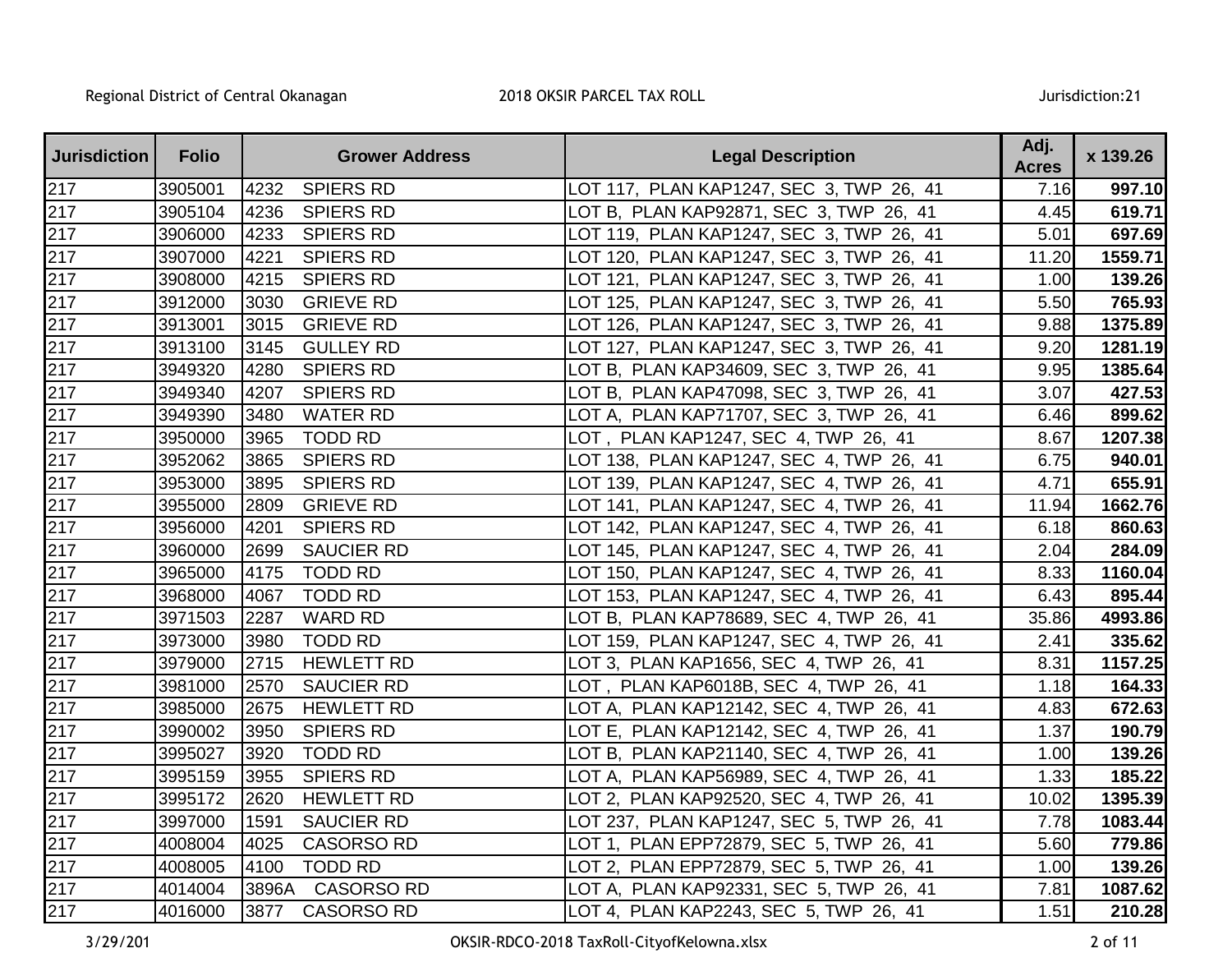| <b>Jurisdiction</b> | <b>Folio</b> |      | <b>Grower Address</b> | <b>Legal Description</b>                   | Adj.<br><b>Acres</b> | x 139.26 |
|---------------------|--------------|------|-----------------------|--------------------------------------------|----------------------|----------|
| 217                 | 4021000      | 3995 | <b>CASORSO RD</b>     | LOT 8, PLAN KAP2243, SEC 5, TWP 26, 41     | 4.94                 | 687.94   |
| 217                 | 4023000      | 1989 | <b>WARD RD</b>        | LOT 10, PLAN KAP2243, SEC 5, TWP 26, 41    | 9.33                 | 1299.30  |
| 217                 | 4029000      | 4153 | <b>BEDFORD RD</b>     | LOT 1, PLAN KAP15793, SEC 5, TWP 26, 41    | 5.77                 | 803.53   |
| 217                 | 4031000      | 4122 | <b>BEDFORD RD</b>     | LOT 4, PLAN KAP15793, SEC 5, TWP 26, 41    | 1.88                 | 261.81   |
| 217                 | 4032158      | 3860 | <b>CASORSO RD</b>     | LOT 2, PLAN KAP89549, SEC 5, TWP 26, 41    | 1.00                 | 139.26   |
| 217                 | 4084000      | 2090 | <b>WARD RD</b>        | LOT B, PLAN KAP1780, SEC 8, TWP 26, 41     | 8.12                 | 1130.79  |
| 217                 | 4118205      | 1950 | <b>WARD RD</b>        | LOT A, PLAN KAP48946, SEC 8, TWP 12, 41    | 12.85                | 1789.49  |
| 217                 | 4118206      | 1990 | <b>WARD RD</b>        | LOT B, PLAN KAP48946, SEC 8, TWP 12, 41    | 2.49                 | 346.76   |
| $\overline{2}17$    | 4121000      | 3677 | <b>SPIERS RD</b>      | LOT 1, PLAN KAP1072, SEC 9, TWP 26, 41     | 4.74                 | 660.09   |
| 217                 | 4127000      | 3663 | <b>SPIERS RD</b>      | LOT 2, PLAN KAP1765, SEC 9, TWP 26, 41     | 7.25                 | 1009.64  |
| 217                 | 4151030      | 3769 | <b>SPIERS RD</b>      | LOT 1, PLAN KAP23684, SEC 9, TWP 26, 41    | 1.66                 | 231.17   |
| 217                 | 4151105      | 2190 | <b>GULLEY RD</b>      | LOT A, PLAN KAP26008, SEC 9, TWP 26, 41    | 7.69                 | 1070.91  |
| 217                 | 4151125      | 2568 | K.L.O. RD             | LOT B, PLAN KAP26528, SEC 9, TWP 26, 41    | 1.92                 | 267.38   |
| 217                 | 4151140      | 3664 | <b>SPIERS RD</b>      | LOT A, PLAN KAP28797, SEC 9, TWP 26, 41    | 13.98                | 1946.85  |
| 217                 | 4151150      | 3668 | <b>SPIERS RD</b>      | LOT B, PLAN KAP28797, SEC 9, TWP 26, 41    | 1.00                 | 139.26   |
| $\overline{2}17$    | 4151155      | 3678 | <b>SPIERS RD</b>      | LOT C, PLAN KAP28797, SEC 9, TWP 26, 41    | 6.77                 | 942.79   |
| 217                 | 4151192      | 2777 | K.L.O. RD             | LOT A, PLAN KAP43297, SEC 9&10, TWP 26, 41 | 9.58                 | 1334.11  |
| $\overline{217}$    | 4151195      | 3740 | <b>HART RD</b>        | LOT 6, PLAN KAP29282, SEC 9, TWP 26, 41    | 5.98                 | 832.77   |
| 217                 | 4151200      | 2452 | <b>GULLEY RD</b>      | LOT 7, PLAN KAP29282, SEC 9, TWP 26, 41    | 21.88                | 3047.01  |
| 217                 | 4151210      | 2725 | K.L.O. RD             | LOT A, PLAN KAP45934, SEC, TWP 26, 41      | 28.73                | 4000.94  |
| 217                 | 4151260      | 2295 | K.L.O. RD             | LOT 2, PLAN KAP33463, SEC 9, TWP 26, 41    | 8.62                 | 1200.42  |
| 217                 | 4151265      | 3551 | <b>SPIERS RD</b>      | LOT 3, PLAN KAP33463, SEC 9, TWP 26, 41    | 3.28                 | 456.77   |
| 217                 | 4151292      | 2202 | <b>GULLEY RD</b>      | LOT A, PLAN KAP44147, SEC 9, TWP 26, 41    | 3.85                 | 536.15   |
| 217                 | 4151300      | 3671 | <b>SPIERS RD</b>      | LOT A, PLAN KAP70726, SEC 9, TWP 26, 41    | 1.23                 | 171.29   |
| 217                 | 4152000      | 3690 | POOLEY RD             | LOT, PLAN, SEC 10, TWP 26, 41              | 16.99                | 2366.03  |
| 217                 | 4154000      | 3400 | <b>REEKIE RD</b>      | LOT 3, PLAN KAP355, SEC 10, TWP 26, 41     | 8.73                 | 1215.74  |
| 217                 | 4156000      | 3455 | <b>ROSE RD</b>        | LOT 4, PLAN KAP355, SEC 10, TWP 26, 41     | 16.80                | 2339.57  |
| 217                 | 4157051      | 3480 | FITZGERALD RD         | LOT 5, PLAN KAP355, SEC 10, TWP 26, 41     | 10.07                | 1402.35  |
| 217                 | 4158000      | 3201 | POOLEY RD             | LOT 3, PLAN KAP790, SEC 10, TWP 26, 41     | 14.91                | 2076.37  |
| 217                 | 4160001      | 3090 | <b>MCCULLOCH RD</b>   | LOT 5, PLAN KAP790, SEC 10, TWP 26, 41     | 5.65                 | 786.82   |
| $\overline{2}17$    | 4161000      | 3641 | <b>HART RD</b>        | LOT 7, PLAN KAP790, SEC 10, TWP 26, 41     | 6.80                 | 946.97   |
| 217                 | 4166000      | 3274 | MCCULLOCH RD          | LOT 2, PLAN KAP978, SEC 10, TWP 26, 41     | 3.72                 | 518.05   |
| 217                 | 4167000      | 3286 | <b>MCCULLOCH RD</b>   | LOT 3, PLAN KAP978, SEC 10, TWP 26, 41     | 6.46                 | 899.62   |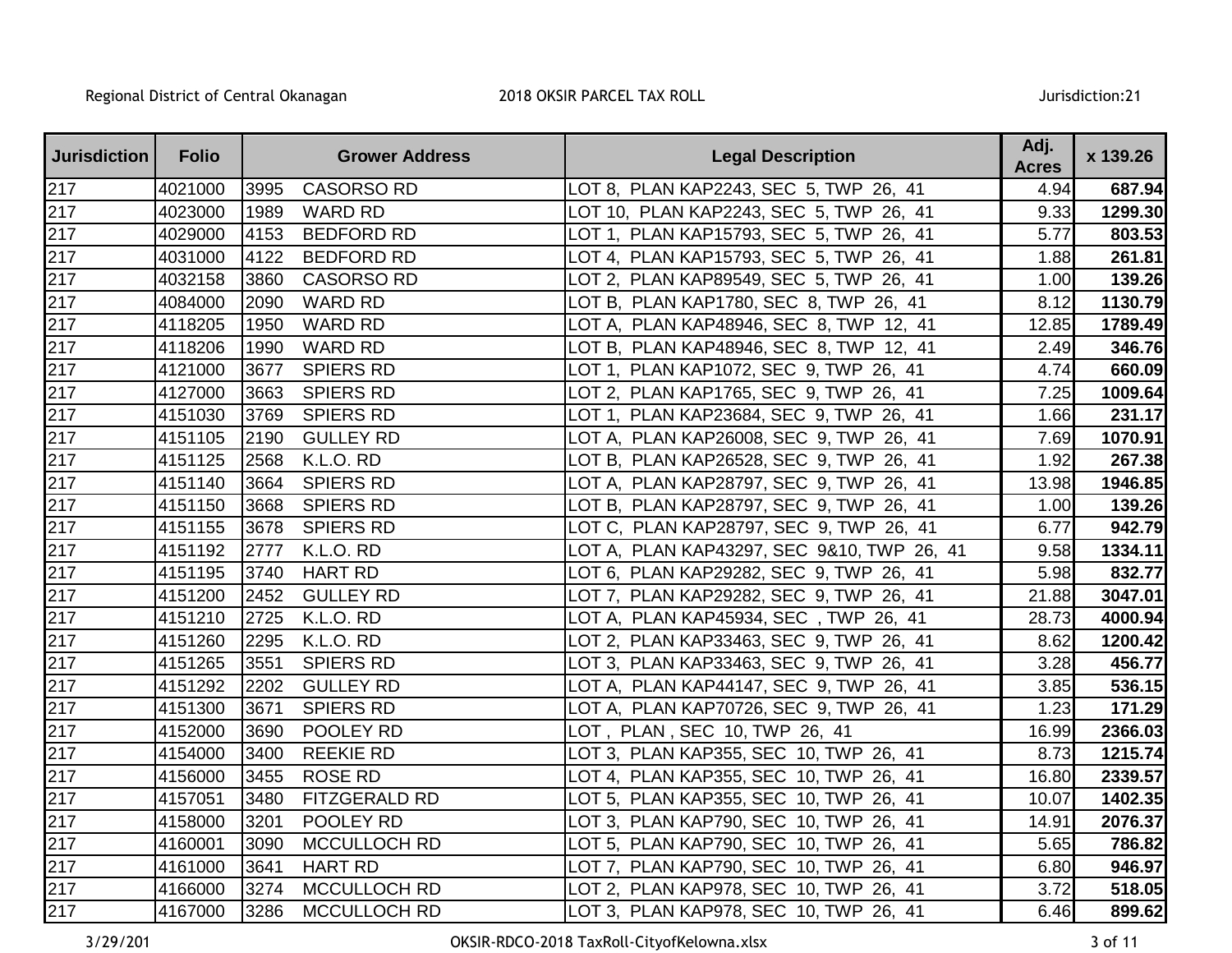| <b>Jurisdiction</b> | <b>Folio</b> | <b>Grower Address</b>        | <b>Legal Description</b>                   | Adj.<br><b>Acres</b> | x 139.26 |
|---------------------|--------------|------------------------------|--------------------------------------------|----------------------|----------|
| 217                 | 4168000      | 3296 1 MCCULLOCH RD          | LOT 4, PLAN KAP978, SEC 10, TWP 26, 41     | 4.11                 | 572.36   |
| 217                 | 4170000      | 3041<br>POOLEY RD            | LOT 3, PLAN KAP1517, SEC 10, TWP 26, 41    | 2.40                 | 334.22   |
| 217                 | 4171000      | 3131<br>POOLEY RD            | LOT 2, PLAN KAP1517, SEC 10, TWP 26, 41    | 1.00                 | 139.26   |
| 217                 | 4174002      | 3099<br>MCCULLOCH RD         | LOT B, PLAN KAP71621, SEC 10, TWP 26, 41   | 2.91                 | 405.25   |
| 217                 | 4176000      | 3591<br><b>HART RD</b>       | LOT 3, PLAN KAP1589, SEC 10, TWP 26, 41    | 3.33                 | 463.74   |
| 217                 | 4179000      | 3635<br><b>REEKIE RD</b>     | LOT A, PLAN KAP2038, SEC 10, TWP 26, 41    | 15.68                | 2183.60  |
| 217                 | 4180000      | 3695<br><b>FITZGERALD RD</b> | LOT B, PLAN KAP2038, SEC 10, TWP 26, 41    | 22.55                | 3140.31  |
| 217                 | 4181000      | 3520<br><b>REEKIE RD</b>     | LOT 1, PLAN KAP2398, SEC 10, TWP 26, 41    | 3.96                 | 551.47   |
| 217                 | 4183000      | <b>REEKIE RD</b><br>3680     | LOT 2, PLAN KAP2398, SEC 10, TWP 26, 41    | 10.94                | 1523.50  |
| 217                 | 4194000      | 3275<br>MCCULLOCH RD         | LOT 1, PLAN KAP6530, SEC 10, TWP 26, 41    | 12.18                | 1696.19  |
| 217                 | 4198000      | 3524<br><b>ROSE RD</b>       | LOT A, PLAN KAP11840, SEC 10, TWP 26, 41   | 9.17                 | 1277.01  |
| 217                 | 4199100      | 3564<br><b>ROSE RD</b>       | LOT A, PLAN KAP18708, SEC 10, TWP 26, 41   | 11.84                | 1648.84  |
| 217                 | 4199156      | MCCULLOCH RD<br>3269         | LOT 2, PLAN KAP90496, SEC 10, TWP 26, 41   | 2.06                 | 286.88   |
| 217                 | 4199180      | MCCULLOCH RD<br>3301         | LOT 2, PLAN KAP28811, SEC 3&10, TWP 26, 41 | 14.83                | 2065.23  |
| 217                 | 4199252      | 3630<br><b>FITZGERALD RD</b> | LOT B, PLAN KAP30817, SEC 10, TWP 26, 41   | 10.10                | 1406.53  |
| 217                 | 4199254      | FITZGERALD RD<br>3505        | LOT 1, PLAN KAP30818, SEC 10, TWP 26, 41   | 20.43                | 2845.08  |
| 217                 | 4199278      | 3565<br><b>ROSE RD</b>       | LOT A, PLAN KAP38325, SEC 10, TWP 26, 41   | 7.87                 | 1095.98  |
| 217                 | 4199280      | 3248<br>MCCULLOCH RD         | LOT B, PLAN KAP38325, SEC 10, TWP 26, 41   | 1.00                 | 139.26   |
| 217                 | 4199302      | 3665<br><b>HART RD</b>       | LOT 2, PLAN KAP48949, SEC 10, TWP 26, 41   | 11.35                | 1580.60  |
| 217                 | 4199303      | 3255<br>MCCULLOCH RD         | LOT A, PLAN KAP63291, SEC 10, TWP 26, 41   | 1.00                 | 139.26   |
| 217                 | 4199306      | 3671<br><b>HART RD</b>       | LOT B, PLAN KAP92586, SEC 10, TWP 26, 41   | 3.71                 | 516.65   |
| 217                 | 4201000      | 3940<br><b>SENGER RD</b>     | LOT, PLAN, SEC 11, TWP 26, 41              | 5.55                 | 772.89   |
| 217                 | 4208000      | 2604<br>A BELGO RD           | LOT 5, PLAN KAP1380, SEC 11, TWP 26, 41    | 7.07                 | 984.57   |
| 217                 | 4209000      | <b>BELGO RD</b><br>2502      | LOT 6, PLAN KAP1380, SEC 11, TWP 26, 41    | 14.97                | 2084.72  |
| 217                 | 4210000      | 2550<br><b>WALBURN RD</b>    | LOT 7, PLAN KAP1380, SEC, TWP 26, 41       | 3.35                 | 466.52   |
| 217                 | 4214000      | 2605<br><b>BELGO RD</b>      | LOT 3, PLAN KAP1380, SEC 11, TWP 26, 41    | 8.55                 | 1190.67  |
| 217                 | 4215000      | 2505<br><b>BELGO RD</b>      | LOT 4, PLAN KAP1380, SEC 11, TWP 26, 41    | 5.88                 | 818.85   |
| 217                 | 4220000      | 3950<br><b>BORLAND RD</b>    | LOT, PLAN KAP1862B, SEC 11, TWP 26, 41     | 2.92                 | 406.64   |
| 217                 | 4222000      | 3527<br><b>BEMROSE RD</b>    | LOT 2, PLAN KAP2005, SEC 11, TWP 26, 41    | 3.17                 | 441.45   |
| 217                 | 4223000      | 3835<br><b>BORLAND RD</b>    | LOT A, PLAN KAP2645, SEC 11, TWP 26, 41    | 4.07                 | 566.79   |
| 217                 | 4225000      | <b>BEMROSE RD</b><br>3553    | LOT 1, PLAN KAP4332, SEC 11, TWP 26, 41    | 4.37                 | 608.57   |
| 217                 | 4227000      | 3587<br><b>BEMROSE RD</b>    | LOT 3, PLAN KAP4332, SEC 11, TWP 26, 41    | 5.38                 | 749.22   |
| 217                 | 4228000      | 3625<br><b>BEMROSE RD</b>    | LOT A, PLAN KAP4553, SEC 11, TWP 26, 41    | 7.95                 | 1107.12  |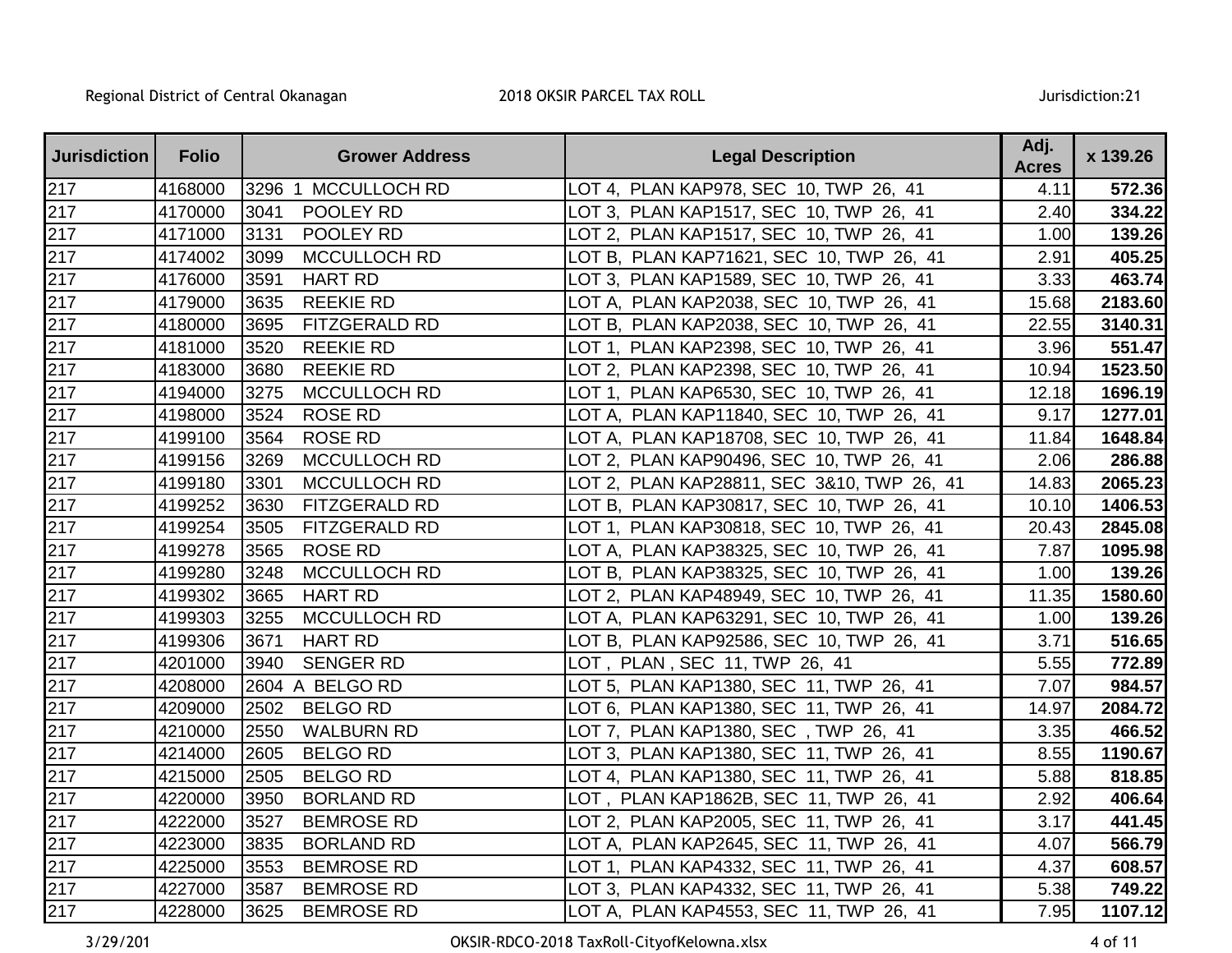| <b>Jurisdiction</b> | <b>Folio</b> |      | <b>Grower Address</b>  | <b>Legal Description</b>                     | Adj.<br><b>Acres</b> | x 139.26 |
|---------------------|--------------|------|------------------------|----------------------------------------------|----------------------|----------|
| 217                 | 4232000      | 3647 | <b>BEMROSE RD</b>      | LOT 1, PLAN KAP5787, SEC 11, TWP 26, 41      | 5.71                 | 795.17   |
| 217                 | 4234000      | 4010 | <b>SENGER RD</b>       | LOT A, PLAN KAP6005, SEC 11, TWP 26, 41      | 25.24                | 3514.92  |
| $\overline{2}17$    | 4235000      | 3975 | <b>SENGER RD</b>       | LOT A, PLAN KAP6633, SEC 11, TWP 26, 41      | 2.62                 | 364.86   |
| 217                 | 4237120      | 2149 | <b>BELGO RD</b>        | LOT 1, PLAN KAP31521, SEC, TWP 26, 41        | 10.04                | 1398.17  |
| 217                 | 4237128      | 2277 | <b>BELGO RD</b>        | LOT 1, PLAN EPP30052, SEC 11, TWP 26, 41     | 1.00                 | 139.26   |
| 217                 | 4237130      | 2327 | <b>BELGO RD</b>        | LOT 1, PLAN KAP33009, SEC 11, TWP 26, 41     | 8.84                 | 1231.06  |
| 217                 | 4237137      | 3547 | <b>BEMROSE RD</b>      | LOT 1, PLAN KAP71097, SEC 26, TWP 11, 41     | 1.00                 | 139.26   |
| 217                 | 4237138      | 2547 | <b>BELGO RD</b>        | LOT A, PLAN KAP76995, SEC 11, TWP 26, 41     | 1.00                 | 139.26   |
| 217                 | 4237139      | 3567 | <b>BEMROSE RD</b>      | LOT A, PLAN KAP77725, SEC 11, TWP 26, 41     | 1.00                 | 139.26   |
| 217                 | 4243000      | 2455 | <b>WALBURN RD</b>      | LOT B, PLAN KAP3238B, SEC 12, TWP 26, 41     | 7.26                 | 1011.03  |
| 217                 | 4245051      | 2601 | <b>WALBURN RD</b>      | LOT 2, PLAN KAP62978, SEC 12, TWP 26, 41     | 5.89                 | 820.24   |
| 217                 | 4247000      | 1190 | <b>LEWIS RD</b>        | LOT 9, PLAN KAP1380, SEC 13, TWP 26, 41      | 8.08                 | 1125.22  |
| 217                 | 4248000      | 2290 | <b>GARNER RD</b>       | LOT 2, PLAN KAP1380, SEC 13, TWP 26, 41      | 7.52                 | 1047.24  |
| 217                 | 4249000      | 2148 | <b>WALBURN RD</b>      | LOT 4, PLAN KAP1380, SEC 13, TWP 26, 41      | 10.45                | 1455.27  |
| 217                 | 4254000      | 1093 | <b>TEASDALE RD</b>     | LOT 8, PLAN KAP1380, SEC, TWP 26, 41         | 5.17                 | 719.97   |
| $\overline{2}17$    | 4256000      | 1320 | <b>BELGO RD</b>        | LOT 1, PLAN KAP1926, SEC 13, TWP 26, 41      | 2.76                 | 384.36   |
| 217                 | 4258000      | 1404 | <b>LEWIS RD</b>        | LOT 2, PLAN KAP1926, SEC 13, TWP 26, 41      | 7.95                 | 1107.12  |
| $\overline{217}$    | 4261000      | 1839 | <b>WALBURN RD</b>      | LOT 7, PLAN KAP1926, SEC 13, TWP 26, 41      | 5.61                 | 781.25   |
| 217                 | 4269002      | 2091 | <b>WALBURN RD</b>      | LOT 2, PLAN KAP4119, SEC 13, TWP 26, 41      | 1.00                 | 139.26   |
| 217                 | 4270003      | 1959 | <b>WALBURN RD</b>      | LOT B, PLAN KAP91170, SEC 13, TWP 26, 41     | 1.00                 | 139.26   |
| 217                 | 4293000      | 1181 | <b>LEWIS RD</b>        | LOT A,  PLAN KAP11265, SEC  13, TWP  26,  41 | 1.24                 | 172.68   |
| 217                 | 4310500      | 2021 | <b>WALBURN RD</b>      | LOT A,  PLAN KAP34516, SEC  13, TWP  26,  41 | 1.00                 | 139.26   |
| 217                 | 4315000      | 3855 | <b>EAST KELOWNA RD</b> | LOT 13, PLAN KAP665, SEC 14, TWP 26, 41      | 2.30                 | 320.30   |
| 217                 | 4317000      | 2075 | <b>BELGO RD</b>        | LOT 9, PLAN KAP1380, SEC 14, TWP 26, 41      | 3.81                 | 530.58   |
| 217                 | 4318001      | 1865 | <b>BELGO RD</b>        | LOT 11, PLAN KAP1380, SEC 14, TWP 26, 41     | 9.27                 | 1290.94  |
| 217                 | 4319000      | 2280 | HOLLYWOOD RD S         | LOT 12, PLAN KAP1380, SEC 14, TWP 26, 41     | 3.98                 | 554.25   |
| 217                 | 4324000      | 1650 | <b>GEEN RD</b>         | LOT 3, PLAN KAP1380, SEC 14, TWP 26, 41      | 1.87                 | 260.42   |
| 217                 | 4325001      | 1390 | <b>GEEN RD</b>         | LOT A, PLAN KAP90868, SEC 14, TWP 26, 41     | 5.28                 | 735.29   |
| 217                 | 4325005      | 1552 | <b>GEEN RD</b>         | LOT 1, PLAN EPP34425, SEC 14, TWP 26, 41     | 1.92                 | 267.38   |
| 217                 | 4327004      | 1595 | <b>TEASDALE RD</b>     | LOT B, PLAN EPP32484, SEC 14, TWP 26, 41     | 4.35                 | 605.78   |
| 217                 | 4329000      | 1409 | <b>TEASDALE RD</b>     | LOT 8, PLAN KAP1380, SEC 14, TWP 26, 41      | 3.20                 | 445.63   |
| 217                 | 4330000      | 1555 | <b>TEASDALE RD</b>     | LOT 10, PLAN KAP1380, SEC 14, TWP 26, 41     | 1.04                 | 144.83   |
| 217                 | 4333000      | 1375 | <b>GEEN RD</b>         | LOT 5, PLAN KAP1380, SEC 13, TWP 26, 41      | 1.00                 | 139.26   |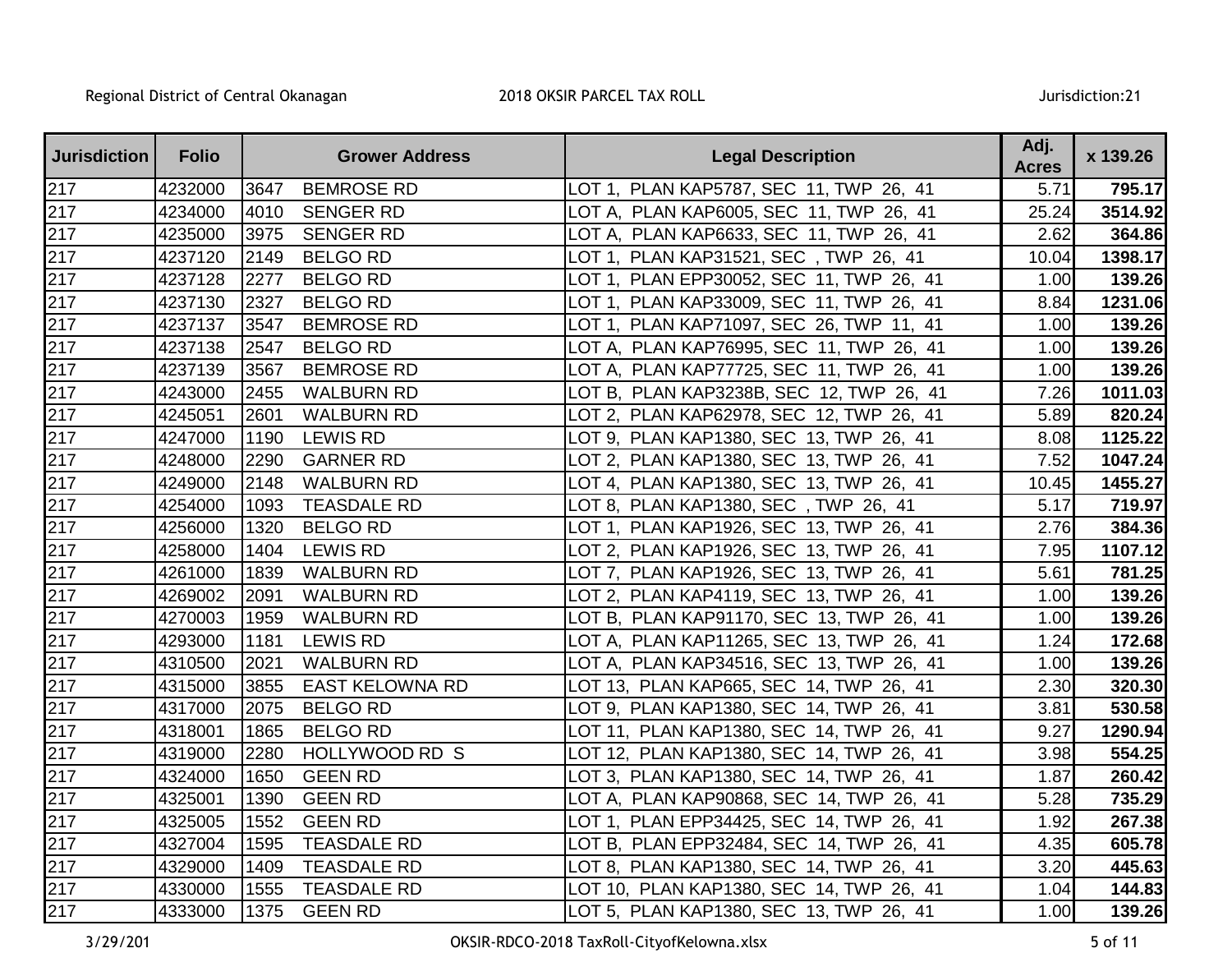| <b>Jurisdiction</b> | <b>Folio</b> |      | <b>Grower Address</b>  | <b>Legal Description</b>                    | Adj.<br><b>Acres</b> | x 139.26 |
|---------------------|--------------|------|------------------------|---------------------------------------------|----------------------|----------|
| 217                 | 4334001      | 1225 | <b>TEASDALE RD</b>     | LOT 6, PLAN KAP1380, SEC 14, TWP 26, 41     | 3.96                 | 551.47   |
| 217                 | 4335000      | 1103 | <b>TEASDALE RD</b>     | LOT 7, PLAN KAP1380, SEC 14, TWP 26, 41     | 2.17                 | 302.19   |
| 217                 | 4343000      | 2270 | HOLLYWOOD RD S         | LOT A, PLAN KAP1845, SEC 14, TWP 26, 41     | 1.00                 | 139.26   |
| 217                 | 4344000      | 2015 | <b>BELGO RD</b>        | LOT B, PLAN KAP1845, SEC 14, TWP 26, 41     | 8.86                 | 1233.84  |
| 217                 | 4345000      | 1525 | <b>GEEN RD</b>         | LOT A, PLAN KAP1846, SEC 14, TWP 26, 41     | 1.45                 | 201.93   |
| 217                 | 4346000      | 1565 | <b>BELGO RD</b>        | LOT B,  PLAN KAP1846, SEC  14, TWP  26,  41 | 5.12                 | 713.01   |
| 217                 | 4350000      | 1469 | <b>TEASDALE RD</b>     | LOT 1, PLAN KAP4384, SEC 14, TWP 26, 41     | 7.52                 | 1047.24  |
| 217                 | 4351000      | 1429 | <b>TEASDALE RD</b>     | LOT 2, PLAN KAP4384, SEC 14, TWP 26, 41     | 1.96                 | 272.95   |
| 217                 | 4353000      | 3675 | EAST KELOWNA RD        | LOT A, PLAN KAP76792, SEC 15, TWP 26, 41    | 1.00                 | 139.26   |
| 217                 | 4354000      | 3223 | <b>REID RD</b>         | LOT B, PLAN KAP76792, SEC 15, TWP 26, 41    | 1.00                 | 139.26   |
| 217                 | 4360093      | 3754 | <b>EAST KELOWNA RD</b> | LOT B, PLAN KAP84170, SEC 14, TWP 26, 41    | 6.90                 | 960.89   |
| 217                 | 4360267      | 1708 | <b>GEEN RD</b>         | LOT 1, PLAN KAP82075, SEC 14, TWP 26, 41    | 5.27                 | 733.90   |
| 217                 | 4360268      | 1605 | <b>GEEN RD</b>         | LOT 2, PLAN KAP82075, SEC 14, TWP 26, 41    | 7.44                 | 1036.09  |
| 217                 | 4360354      | 1950 | <b>BELGO RD</b>        | LOT 2, PLAN KAP25528, SEC 14, TWP 26, 41    | 14.27                | 1987.24  |
| 217                 | 4360527      | 3795 | <b>EAST KELOWNA RD</b> | LOT A, PLAN KAP58793, SEC 14, TWP 26, 41    | 1.72                 | 239.53   |
| 217                 | 4360528      | 3765 | <b>EAST KELOWNA RD</b> | LOT B, PLAN KAP58793, SEC 14, TWP 26, 41    | 1.00                 | 139.26   |
| 217                 | 4364000      | 2995 | <b>DUNSTER RD</b>      | LOT 6, PLAN KAP187, SEC 15, TWP 26, 41      | 1.46                 | 203.32   |
| 217                 | 4365000      | 3098 | <b>EAST KELOWNA RD</b> | LOT 6, PLAN KAP187, SEC 15, TWP 26, 41      | 9.89                 | 1377.28  |
| 217                 | 4366000      | 3002 | <b>EAST KELOWNA RD</b> | LOT 6, PLAN KAP187, SEC 15, TWP 26, 41      | 2.39                 | 332.83   |
| 217                 | 4367000      | 2855 | <b>DUNSTER RD</b>      | LOT 7, PLAN KAP187, SEC 15, TWP 26, 41      | 15.87                | 2210.06  |
| 217                 | 4368000      | 3152 | <b>EAST KELOWNA RD</b> | LOT 7, PLAN KAP187, SEC 15, TWP 26, 41      | 14.96                | 2083.33  |
| 217                 | 4369000      | 2795 | <b>DUNSTER RD</b>      | LOT 8, PLAN KAP187, SEC 15, TWP 26, 41      | 17.25                | 2402.24  |
| 217                 | 4370002      | 3250 | <b>EAST KELOWNA RD</b> | LOT B, PLAN EPP54381, SEC 15, TWP 26, 41    | 14.84                | 2066.62  |
| 217                 | 4372000      | 3208 | <b>REID RD</b>         | LOT 18, PLAN KAP187, SEC 15, TWP 26, 41     | 7.63                 | 1062.55  |
| 217                 | 4375000      | 3350 | POOLEY RD              | LOT 20, PLAN KAP187, SEC 15, TWP 26, 41     | 7.10                 | 988.75   |
| 217                 | 4379000      | 3073 | <b>DUNSTER RD</b>      | LOT 12, PLAN KAP665, SEC 16, TWP 26, 41     | 6.66                 | 927.47   |
| 217                 | 4380000      | 3502 | <b>EAST KELOWNA RD</b> | LOT 11, PLAN KAP187, SEC 15, TWP 26, 41     | 8.21                 | 1143.32  |
| 217                 | 4381000      | 2947 | <b>EAST KELOWNA RD</b> | LOT 1, PLAN KAP736, SEC 15, TWP 26, 41      | 7.42                 | 1033.31  |
| 217                 | 4382000      | 2981 | <b>EAST KELOWNA RD</b> | LOT 2, PLAN KAP736, SEC 15, TWP 26, 41      | 6.57                 | 914.94   |
| 217                 | 4385000      | 3072 | <b>EAST KELOWNA RD</b> | LOT 6, PLAN KAP821B, SEC 15, TWP 26, 41     | 3.50                 | 487.41   |
| 217                 | 4386001      | 3622 | <b>EAST KELOWNA RD</b> | LOT 12, PLAN KAP187, SEC 15, TWP 26, 41     | 4.19                 | 583.50   |
| 217                 | 4386002      | 3652 | <b>EAST KELOWNA RD</b> | LOT 12, PLAN KAP187, SEC 15, TWP 26, 41     | 1.06                 | 147.62   |
| 217                 | 4387000      | 3183 | <b>DUNSTER RD</b>      | LOT, PLAN KAP187, SEC 15, TWP 26, 41        | 4.78                 | 665.66   |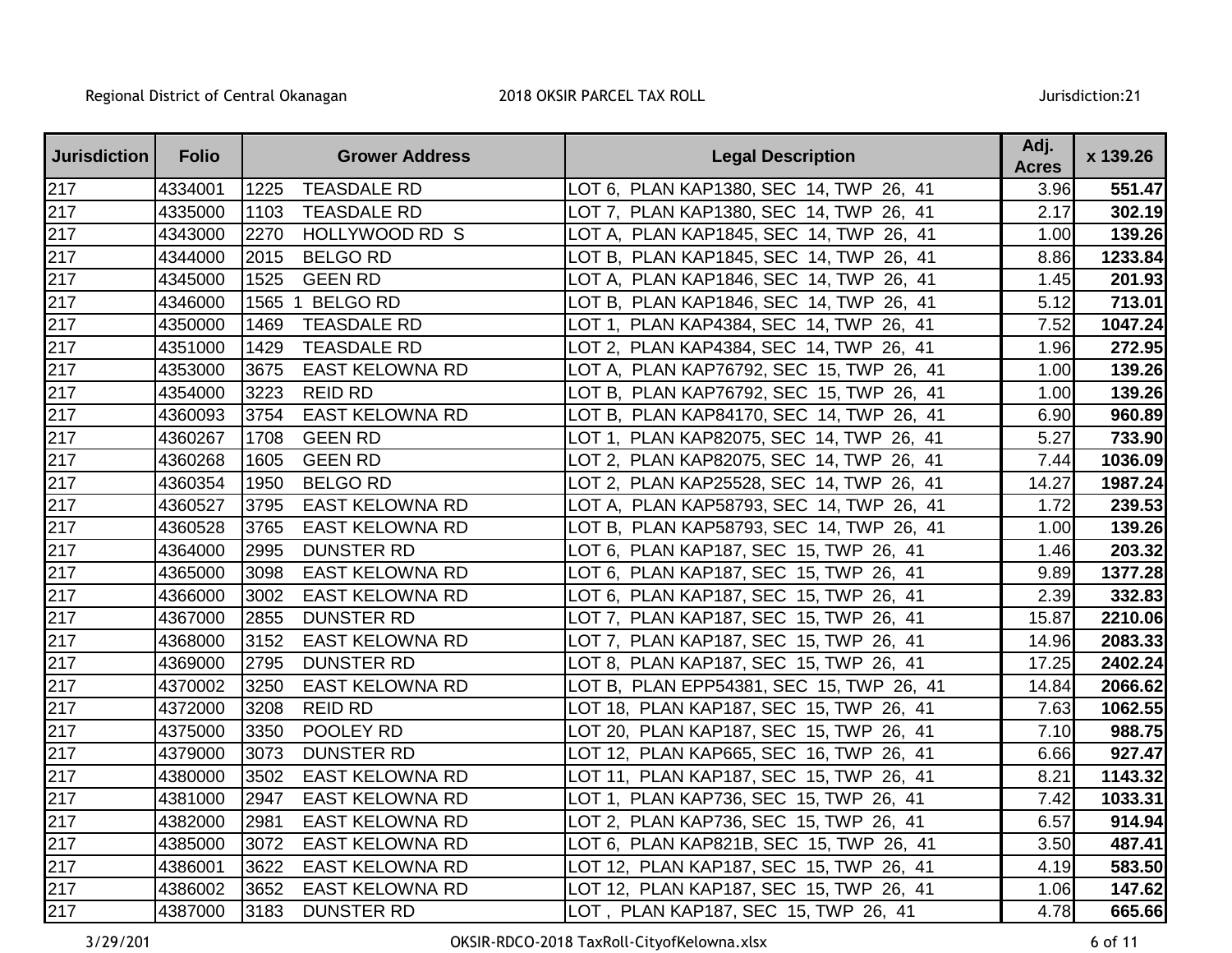| <b>Jurisdiction</b> | <b>Folio</b> |      | <b>Grower Address</b>  | <b>Legal Description</b>                 | Adj.<br><b>Acres</b> | x 139.26 |
|---------------------|--------------|------|------------------------|------------------------------------------|----------------------|----------|
| $\overline{217}$    | 4394000      | 3582 | <b>EAST KELOWNA RD</b> | LOT B, PLAN KAP1670, SEC 15, TWP 26, 41  | 3.89                 | 541.72   |
| 217                 | 4396000      | 2960 | MCCULLOCH RD           | LOT B, PLAN KAP1703, SEC 15, TWP 26, 41  | 4.41                 | 614.14   |
| 217                 | 4400000      | 3430 | POOLEY RD              | LOT B, PLAN KAP1725, SEC 15, TWP 26, 41  | 11.77                | 1639.09  |
| 217                 | 4402000      | 3251 | <b>EAST KELOWNA RD</b> | LOT 1, PLAN KAP3379, SEC 15, TWP 26, 41  | 3.89                 | 541.72   |
| 217                 | 4403000      | 3240 | POOLEY RD              | LOT 2, PLAN KAP3379, SEC 15, TWP 26, 41  | 2.22                 | 309.16   |
| 217                 | 4404000      | 3260 | POOLEY RD              | LOT 3, PLAN KAP3379, SEC 15, TWP 26, 41  | 11.19                | 1558.32  |
| 217                 | 4406000      | 3420 | <b>EAST KELOWNA RD</b> | LOT 1, PLAN KAP3380, SEC 15, TWP 26, 41  | 5.65                 | 786.82   |
| 217                 | 4407000      | 3490 | <b>EAST KELOWNA RD</b> | LOT 2, PLAN KAP3380, SEC 15, TWP 26, 41  | 6.28                 | 874.55   |
| 217                 | 4412000      | 3288 | <b>REID RD</b>         | LOT A, PLAN KAP4618, SEC 15, TWP 26, 41  | 13.53                | 1884.19  |
| 217                 | 4416000      | 3329 | <b>EAST KELOWNA RD</b> | LOT 1, PLAN KAP5512, SEC 15, TWP 26, 41  | 6.69                 | 931.65   |
| 217                 | 4418000      | 3375 | <b>DALL RD</b>         | LOT 1, PLAN KAP6585, SEC 15, TWP 26, 41  | 5.07                 | 706.05   |
| 217                 | 4420000      | 3060 | POOLEY RD              | LOT 2, PLAN KAP6585, SEC 15, TWP 26, 41  | 2.15                 | 299.41   |
| 217                 | 4423190      | 3350 | <b>EAST KELOWNA RD</b> | LOT 1, PLAN KAP30593, SEC 15, TWP 26, 41 | 1.00                 | 139.26   |
| 217                 | 4423192      | 3310 | <b>EAST KELOWNA RD</b> | LOT 2, PLAN KAP30593, SEC 15, TWP 26, 41 | 9.95                 | 1385.64  |
| 217                 | 4423194      | 3410 | POOLEY RD              | LOT A, PLAN KAP34483, SEC 15, TWP 26, 41 | 4.50                 | 626.67   |
| 217                 | 4423198      | 3120 | POOLEY RD              | LOT B, PLAN KAP34888, SEC 15, TWP 26, 41 | 9.08                 | 1264.48  |
| 217                 | 4423205      | 3480 | POOLEY RD              | LOT A, PLAN KAP53451, SEC 15, TWP 26, 41 | 1.00                 | 139.26   |
| 217                 | 4423207      | 3367 | <b>REID RD</b>         | LOT B, PLAN KAP55650, SEC 15, TWP 26, 41 | 1.85                 | 257.63   |
| 217                 | 4423208      | 3390 | <b>REID RD</b>         | LOT 1, PLAN KAP56635, SEC 15, TWP 26, 41 | 1.00                 | 139.26   |
| 217                 | 4423209      | 3360 | <b>REID RD</b>         | LOT 2, PLAN KAP56635, SEC 15, TWP 26, 41 | 7.32                 | 1019.38  |
| 217                 | 4428000      | 3395 | <b>NEID RD</b>         | LOT 26, PLAN KAP187, SEC 16, TWP 26, 41  | 2.38                 | 331.44   |
| 217                 | 4432000      | 3194 | <b>DUNSTER RD</b>      | LOT 5, PLAN KAP665, SEC 16, TWP 26, 41   | 1.94                 | 270.16   |
| 217                 | 4433000      | 3172 | <b>DUNSTER RD</b>      | LOT 6, PLAN KAP665, SEC 16, TWP 26, 41   | 1.17                 | 162.93   |
| 217                 | 4436000      | 3042 | 1 DUNSTER RD           | LOT 9, PLAN KAP665, SEC 16, TWP 26, 41   | 1.66                 | 231.17   |
| 217                 | 4525228      | 2877 | <b>EAST KELOWNA RD</b> | LOT B, PLAN KAP33697, SEC 16, TWP 26, 41 | 6.38                 | 888.48   |
| 217                 | 4525503      | 2690 | <b>BEWLAY RD</b>       | LOT 1, PLAN KAP56199, SEC 16, TWP 26, 41 | 3.20                 | 445.63   |
| 217                 | 4574000      | 2990 | <b>DUNSTER RD</b>      | LOT, PLAN KAP1353B, SEC 21, TWP 26, 41   | 9.71                 | 1352.21  |
| 217                 | 4591000      | 2934 | <b>DUNSTER RD</b>      | LOT C, PLAN KAP1700, SEC 22, TWP 26, 41  | 7.89                 | 1098.76  |
| 217                 | 4805214      | 2960 | <b>DUNSTER RD</b>      | LOT 1, PLAN KAP73437, SEC 22, TWP 26, 41 | 12.95                | 1803.42  |
| 217                 | 4814000      | 1250 | <b>BELGO RD</b>        | LOT 3, PLAN KAP2128, SEC, TWP 26, 41     | 3.72                 | 518.05   |
| 217                 | 4824000      | 1205 | <b>BELGO RD</b>        | LOT 2, PLAN KAP2329, SEC 23, TWP 26, 41  | 2.42                 | 337.01   |
| 217                 | 4825001      |      | 1368 3 TEASDALE RD     | LOT 3, PLAN KAP2329, SEC 23, TWP 26, 41  | 17.58                | 2448.19  |
| 217                 | 4884000      | 1255 | <b>BELGO RD</b>        | LOT 2, PLAN KAP5620B, SEC, TWP 26, 41    | 14.91                | 2076.37  |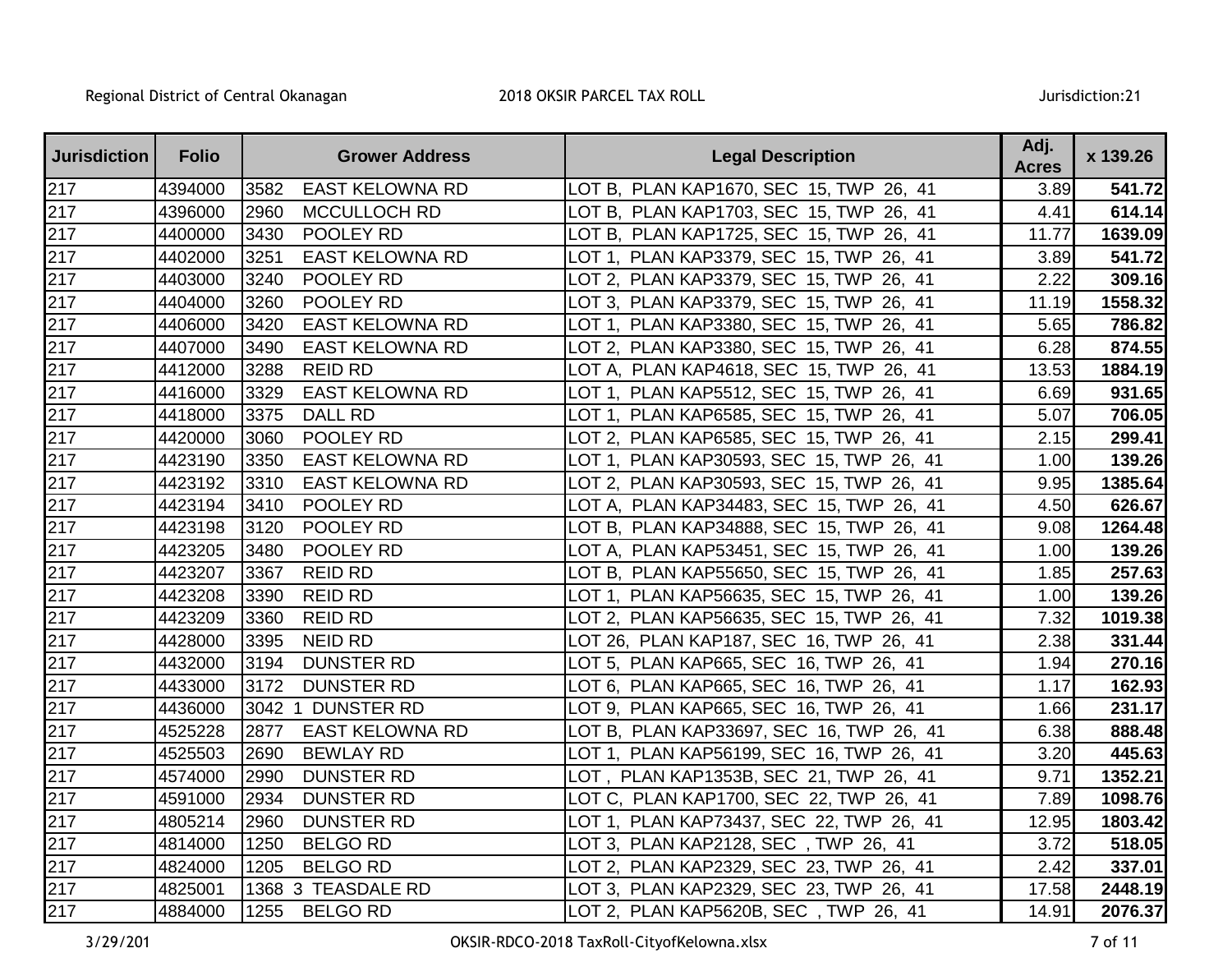| <b>Jurisdiction</b> | <b>Folio</b> | <b>Grower Address</b>         | <b>Legal Description</b>                  | Adj.<br><b>Acres</b> | x 139.26 |
|---------------------|--------------|-------------------------------|-------------------------------------------|----------------------|----------|
| 217                 | 4898000      | 879<br>HIGHWAY 33 E           | LOT 3, PLAN KAP9679, SEC, TWP 26, 41      | 8.85                 | 1232.45  |
| 217                 | 5479000      | 3363<br><b>SPRINGFIELD RD</b> | LOT 5, PLAN KAP1802, SEC 24, TWP 26, 41   | 12.14                | 1690.62  |
| 217                 | 5502130      | HIGHWAY 33 E<br>811           | LOT A, PLAN KAP23321, SEC 24, TWP 26, 41  | 1.93                 | 268.77   |
| 217                 | 5502305      | <b>LEWIS RD</b><br>1151       | LOT A, PLAN KAP33567, SEC 24, TWP 26, 41  | 5.39                 | 750.61   |
| 217                 | 5502310      | 881<br>HIGHWAY 33 E           | LOT B, PLAN KAP33567, SEC 24, TWP 26, 41  | 8.89                 | 1238.02  |
| 217                 | 5503001      | 751<br><b>HARTMAN RD</b>      | LOT, PLAN KAP264, SEC 25, TWP 26, 41      | 8.85                 | 1232.45  |
| 217                 | 5510000      | 920<br><b>HARTMAN RD</b>      | LOT 3, PLAN KAP731, SEC 25, TWP 26, 41    | 5.95                 | 828.60   |
| 217                 | 5511000      | <b>HARTMAN RD</b><br>1130     | LOT 4, PLAN KAP731, SEC 25, TWP 26, 41    | 5.37                 | 747.83   |
| 217                 | 5513004      | <b>GIBSON RD</b><br>1120      | LOT B, PLAN EPP11757, SEC 25, TWP 26, 41  | 6.28                 | 874.55   |
| 217                 | 5514000      | <b>MORRISON RD</b><br>1145    | LOT 2, PLAN KAP1515, SEC 25, TWP 26, 41   | 2.51                 | 349.54   |
| 217                 | 5516000      | 712<br>MCCURDY RD E           | LOT 4, PLAN KAP1515, SEC 25, TWP 26, 41   | 6.83                 | 951.15   |
| 217                 | 5517000      | 225<br><b>GIBSON RD</b>       | LOT 4, PLAN KAP1760, SEC 25, TWP 26, 41   | 3.72                 | 518.05   |
| 217                 | 5519002      | 1610<br><b>SWAINSON RD</b>    | LOT 1, PLAN KAP77945, SEC, TWP 26, 41     | 10.86                | 1512.36  |
| 217                 | 5524000      | MCKENZIE RD<br>1308           | LOT 12, PLAN KAP1760, SEC 25, TWP 26, 41  | 6.55                 | 912.15   |
| 217                 | 5530000      | 1550<br><b>SWAINSON RD</b>    | LOT 1, PLAN KAP77944, SEC, TWP 26, 41     | 22.29                | 3104.11  |
| 217                 | 5548000      | MCKENZIE RD<br>1090           | LOT 2, PLAN KAP4586, SEC 25, TWP 26, 41   | 26.74                | 3723.81  |
| 217                 | 5561000      | <b>HARTMAN RD</b><br>690      | LOT A, PLAN KAP5499, SEC 25, TWP 26, 41   | 16.60                | 2311.72  |
| 217                 | 5579469      | 1045<br>EL PASO RD            | LOT 22, PLAN KAP22986, SEC 25, TWP 26, 41 | 5.19                 | 722.76   |
| 217                 | 5579575      | 839<br><b>HARTMAN RD</b>      | LOT 2, PLAN KAP29183, SEC 25, TWP 26, 41  | 17.85                | 2485.79  |
| 217                 | 5579684      | <b>HARTMAN RD</b><br>837      | LOT A, PLAN KAP35135, SEC 25, TWP 26, 41  | 2.66                 | 370.43   |
| 217                 | 6471000      | <b>VALLEY RD</b><br>463       | LOT 2, PLAN KAP896, SEC , TWP 26, 41      | 2.03                 | 282.70   |
| 217                 | 6499001      | 445<br><b>VALLEY RD</b>       | LOT 3, PLAN KAP896, SEC 33, TWP 26, 41    | 3.75                 | 522.23   |
| 217                 | 6501000      | 2224<br><b>ROJEM RD</b>       | LOT 4, PLAN KAP896, SEC 33, TWP 26, 41    | 2.06                 | 286.88   |
| 217                 | 6502000      | 389<br><b>VALLEY RD</b>       | LOT 5, PLAN KAP896, SEC 33, TWP 26, 41    | 9.08                 | 1264.48  |
| 217                 | 6507000      | <b>LONGHILL RD</b><br>2429    | LOT 14, PLAN KAP1068, SEC 33, TWP 26, 41  | 11.55                | 1608.45  |
| 217                 | 6508000      | 2449<br><b>LONGHILL RD</b>    | LOT 15, PLAN KAP1068, SEC 33, TWP 26, 41  | 1.46                 | 203.32   |
| 217                 | 6510000      | 120<br><b>MAIL RD</b>         | LOT 15, PLAN KAP1068, SEC, TWP 26, 41     | 7.95                 | 1107.12  |
| 217                 | 6511000      | <b>MAIL RD</b><br>102         | LOT 16, PLAN KAP1068, SEC, TWP 26, 41     | 8.75                 | 1218.53  |
| 217                 | 6515000      | <b>RIFLE RD</b><br>545        | LOT 7, PLAN KAP1249, SEC, TWP 26, 41      | 5.07                 | 706.05   |
| 217                 | 6524000      | 2300<br>30 SILVER PL          | LOT 8, PLAN KAP1249, SEC 33, TWP 26, 41   | 3.43                 | 477.66   |
| 217                 | 6525000      | 2227<br><b>ROJEM RD</b>       | LOT 9, PLAN KAP1249, SEC 33, TWP 26, 41   | 2.10                 | 292.45   |
| 217                 | 6527000      | 2255<br><b>ROJEM RD</b>       | LOT 11, PLAN KAP1249, SEC 33, TWP 26, 41  | 4.42                 | 615.53   |
| 217                 | 6528000      | 2309<br><b>ROJEM RD</b>       | LOT 12, PLAN KAP1249, SEC 33, TWP 26, 41  | 4.36                 | 607.17   |

OKSIR-RDCO-2018 TaxRoll-CityofKelowna.xlsx 8 of 11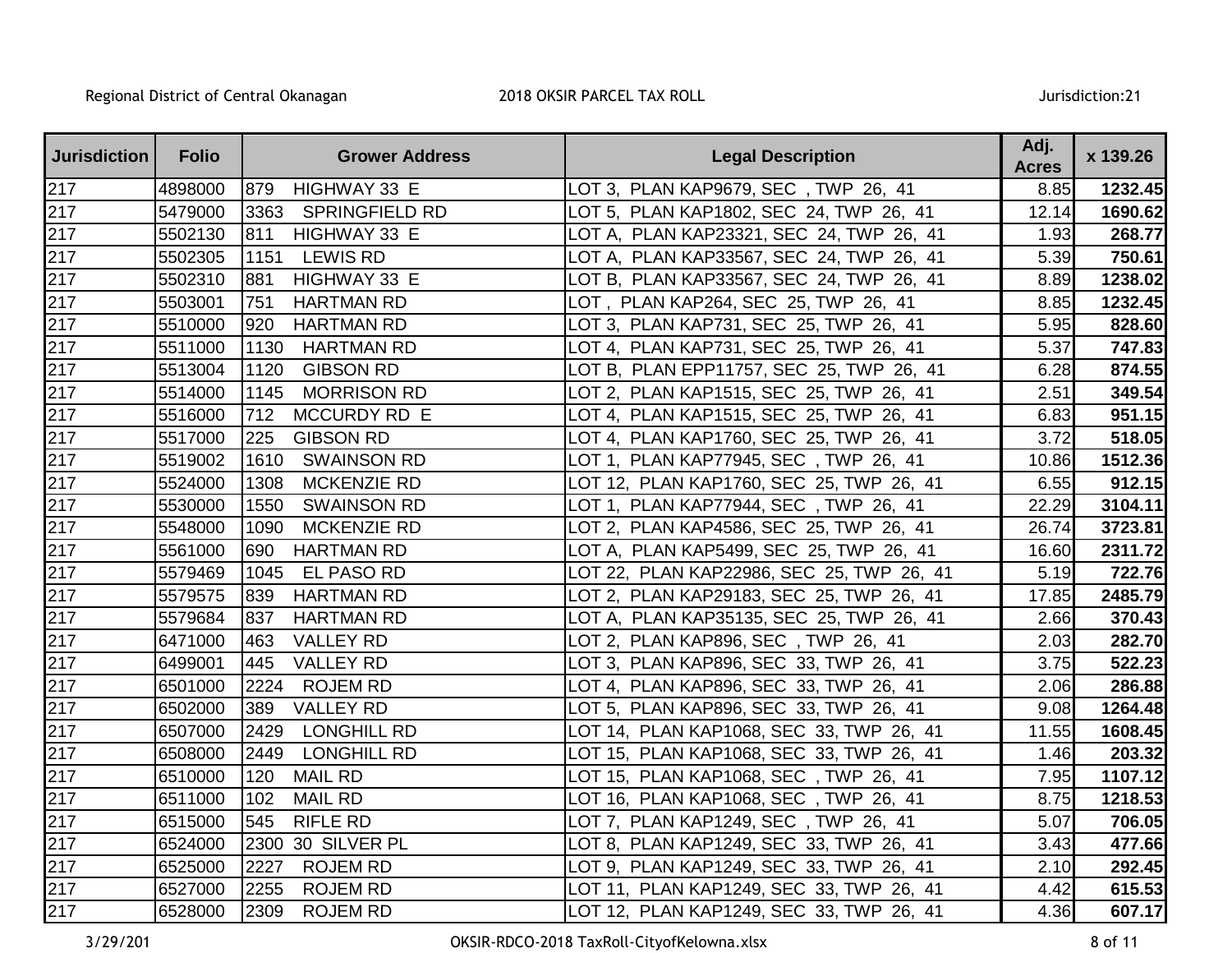| <b>Jurisdiction</b> | <b>Folio</b> | <b>Grower Address</b>       | <b>Legal Description</b>                     | Adj.<br><b>Acres</b> | x 139.26 |
|---------------------|--------------|-----------------------------|----------------------------------------------|----------------------|----------|
| 217                 | 6529000      | 2323<br><b>ROJEM RD</b>     | LOT 13, PLAN KAP1249, SEC 33, TWP 26, 41     | 2.78                 | 387.14   |
| 217                 | 6533000      | 2379<br><b>ROJEM RD</b>     | LOT 17, PLAN KAP1249, SEC 33, TWP 26, 41     | 1.96                 | 272.95   |
| $\overline{2}17$    | 6541000      | <b>VALLEY RD</b><br>330     | LOT 2, PLAN KAP4043, SEC 33, TWP 26, 41      | 1.00                 | 139.26   |
| 217                 | 6554120      | 2389 2 ROJEM RD             | LOT A, PLAN KAP26223, SEC 33, TWP 26, 41     | 4.91                 | 683.77   |
| 217                 | 6554140      | 2400<br><b>LONGHILL RD</b>  | LOT A, PLAN KAP26592, SEC 4&33, TWP 23, 41   | 2.41                 | 335.62   |
| 217                 | 6554160      | 2461<br><b>LONGHILL RD</b>  | LOT A,  PLAN KAP28623, SEC  33, TWP  26,  41 | 5.10                 | 710.23   |
| 217                 | 6554195      | <b>SILVER PL</b><br>2350    | LOT 1, PLAN KAP33461, SEC 33, TWP 26, 41     | 3.52                 | 490.20   |
| $\overline{2}17$    | 6554197      | 2489<br><b>LONGHILL RD</b>  | LOT 2, PLAN KAP33461, SEC 33, TWP 26, 41     | 4.13                 | 575.14   |
| $\overline{2}17$    | 6554199      | <b>RIFLE RD</b><br>574      | LOT 3, PLAN KAP33461, SEC 33, TWP 26, 41     | 3.39                 | 472.09   |
| 217                 | 6554238      | 2351<br><b>ROJEM RD</b>     | LOT C, PLAN KAP61113, SEC 33, TWP 26, 41     | 4.45                 | 619.71   |
| 217                 | 6557002      | 2710<br><b>LONGHILL RD</b>  | LOT B, PLAN KAP88097, SEC 34, TWP 26, 41     | 1.00                 | 139.26   |
| 217                 | 6612470      | 2512<br><b>LONGHILL RD</b>  | LOT A, PLAN KAP26258, SEC, TWP 26, 41        | 13.50                | 1880.01  |
| 217                 | 6612672      | 2614<br><b>LONGHILL RD</b>  | LOT 1, PLAN KAP40166, SEC 34, TWP 26, 41     | 2.17                 | 302.19   |
| 217                 | 6638000      | 1844<br><b>RUTLAND RD N</b> | LOT, PLAN KAP264, SEC 35, TWP 26, 41         | 1.00                 | 139.26   |
| 217                 | 6646000      | <b>CORNISH RD</b><br>625    | LOT 27, PLAN KAP425, SEC, TWP 26, 41         | 1.00                 | 139.26   |
| 217                 | 6647000      | <b>CORNISH RD</b><br>610    | LOT 28, PLAN KAP425, SEC 35, TWP 26, 41      | 7.77                 | 1082.05  |
| 217                 | 6658000      | <b>CORNISH RD</b><br>355    | LOT 41, PLAN KAP425, SEC 35, TWP 26, 41      | 3.64                 | 506.91   |
| 217                 | 6773003      | <b>RUTLAND RD N</b><br>1685 | LOT 3, PLAN KAP18313, SEC 35, TWP 26, 41     | 2.05                 | 285.48   |
| 217                 | 6773440      | 585<br><b>CORNISH RD</b>    | LOT 1, PLAN KAP19142, SEC 35, TWP 26, 41     | 3.86                 | 537.54   |
| 217                 | 6774244      | 245<br><b>CORNISH RD</b>    | LOT B, PLAN KAP43294, SEC 35, TWP 26, 41     | 1.00                 | 139.26   |
| 217                 | 6776850      | 2105<br><b>MORRISON RD</b>  | LOT 1, PLAN KAP425, SEC 36, TWP 26, 41       | 4.14                 | 576.54   |
| 217                 | 6776900      | <b>MCKENZIE RD</b><br>1990  | LOT 2, PLAN KAP425, SEC 36, TWP 26, 41       | 15.13                | 2107.00  |
| 217                 | 6777000      | <b>MCKENZIE RD</b><br>1900  | LOT 3, PLAN KAP425, SEC 36, TWP 26, 41       | 6.03                 | 839.74   |
| 217                 | 6778000      | <b>MORRISON RD</b><br>1893  | LOT 3, PLAN KAP425, SEC 36, TWP 26, 41       | 4.17                 | 580.71   |
| $\overline{2}17$    | 6788000      | <b>MORRISON RD</b><br>1304  | LOT 10, PLAN KAP425, SEC 36, TWP 26, 41      | 7.58                 | 1055.59  |
| 217                 | 6793000      | 2104 1 MORRISON RD          | LOT 15, PLAN KAP425, SEC, TWP 26, 41         | 1.58                 | 220.03   |
| 217                 | 6794000      | 685 2 OLD VERNON RD         | LOT 16, PLAN KAP425, SEC, TWP 26, 41         | 7.70                 | 1072.30  |
| 217                 | 6796000      | 745<br><b>CORNISH RD</b>    | LOT 18, PLAN KAP425, SEC, TWP 26, 41         | 6.35                 | 884.30   |
| 217                 | 6799510      | <b>MORRISON RD</b><br>1425  | LOT B, PLAN EPP15301, SEC 36, TWP 26, 41     | 7.41                 | 1031.92  |
| 217                 | 6803000      | 1350<br><b>HORNING RD</b>   | LOT 20, PLAN KAP1760, SEC 36, TWP 26, 41     | 14.64                | 2038.77  |
| 217                 | 6805005      | MCCURDY RD E<br>1920        | LOT 3, PLAN KAP91486, SEC 31, TWP 27, 41     | 13.61                | 1895.33  |
| 217                 | 6806000      | <b>LATTA RD</b><br>1431     | LOT 24, PLAN KAP1760, SEC, TWP 26, 41        | 2.65                 | 369.04   |
| 217                 | 6807001      | 1305<br><b>LATTA RD</b>     | LOT 25, PLAN KAP1760, SEC 36, TWP 26, 41     | 6.30                 | 877.34   |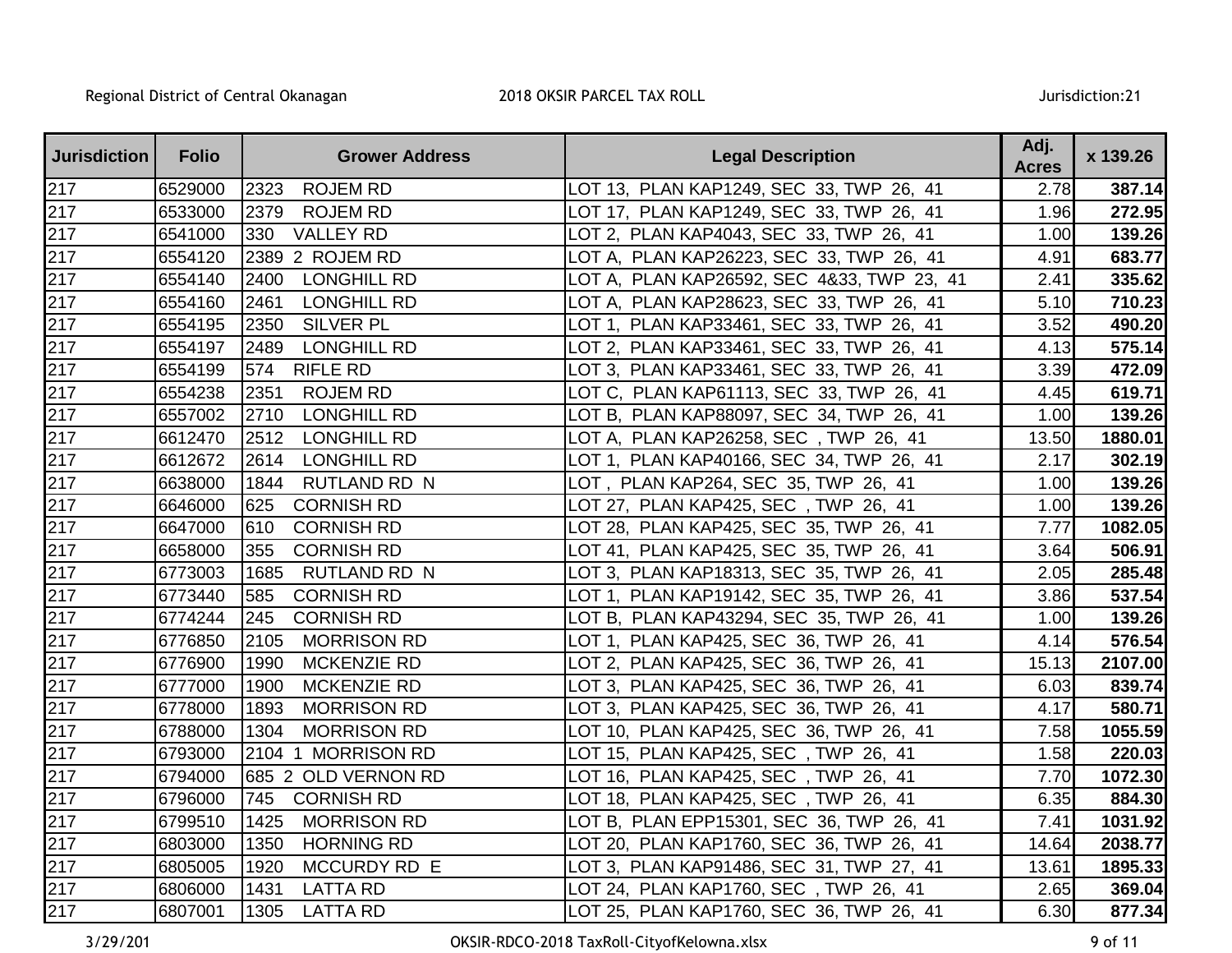| <b>Jurisdiction</b> | <b>Folio</b> | <b>Grower Address</b>       | <b>Legal Description</b>                  | Adj.<br><b>Acres</b> | x 139.26 |
|---------------------|--------------|-----------------------------|-------------------------------------------|----------------------|----------|
| 217                 | 6810002      | <b>LATTA RD</b><br>1341     | LOT 28, PLAN KAP1760, SEC 36, TWP 26, 41  | 9.97                 | 1388.42  |
| 217                 | 6814007      | <b>LATTA RD</b><br>1448     | LOT 3, PLAN KAP91485, SEC 31, TWP 27, 41  | 17.22                | 2398.06  |
| $\overline{2}17$    | 6814008      | 1440<br><b>LATTA RD</b>     | LOT A, PLAN EPP28996, SEC 36, TWP 26, 41  | 1.00                 | 139.26   |
| 217                 | 6814009      | 1400<br><b>LATTA RD</b>     | LOT B, PLAN EPP28996, SEC 31, TWP 27, 41  | 10.32                | 1437.16  |
| 217                 | 6817001      | 1331<br>MCCURDY RD E        | LOT 1, PLAN KAP4060, SEC 36, TWP 26, 41   | 19.59                | 2728.10  |
| 217                 | 6819000      | 1545<br>MCCURDY RD E        | LOT 3, PLAN KAP4060, SEC 36, TWP 26, 41   | 15.90                | 2214.23  |
| 217                 | 6820000      | 1445<br><b>LATTA RD</b>     | LOT 25, PLAN KAP4218B, SEC 36, TWP 26, 41 | 10.85                | 1510.97  |
| 217                 | 6828490      | 1761<br><b>MORRISON RD</b>  | LOT A, PLAN KAP25654, SEC 36, TWP 26, 41  | 3.97                 | 552.86   |
| 217                 | 6828500      | <b>MCKENZIE RD</b><br>1750  | LOT B, PLAN KAP25654, SEC 36, TWP 26, 41  | 10.23                | 1424.63  |
| $\overline{2}17$    | 6828524      | <b>MCKENZIE RD</b><br>1700  | LOT D, PLAN KAP25654, SEC 36, TWP 26, 41  | 7.37                 | 1026.35  |
| 217                 | 6828618      | <b>LATTA RD</b><br>1301     | LOT 1, PLAN KAP33998, SEC 36, TWP 26, 41  | 1.00                 | 139.26   |
| 217                 | 6828642      | 837<br>MCCURDY RD E         | LOT 2, PLAN EPP14181, SEC 36, TWP 26, 41  | 1.00                 | 139.26   |
| 217                 | 6828644      | 833<br>MCCURDY RD E         | LOT 3, PLAN EPP14181, SEC 36, TWP 26, 41  | 1.00                 | 139.26   |
| 217                 | 6886003      | 2025 1 TREETOP RD           | LOT 1, PLAN KAP1760, SEC 19, TWP 27, 41   | 9.81                 | 1366.14  |
| 217                 | 6960185      | <b>LAKESHORE RD</b><br>5681 | LOT 1, PLAN EPP37698, SEC 16, TWP 28, 54  | 1.00                 | 139.26   |
| 217                 | 7143000      | <b>BARNABY RD</b><br>559    | LOT 3, PLAN KAP1743, SEC 25, TWP 28, 54   | 1.00                 | 139.26   |
| 217                 | 7161000      | 4856<br><b>LAKESHORE RD</b> | LOT, PLAN KAP1722, SEC 25, TWP 29, 54     | 3.73                 | 519.44   |
| 217                 | 7264002      | <b>DEHART RD</b><br>1456    | LOT 1, PLAN KAP1837, SEC, TWP 29, 41      | 11.58                | 1612.63  |
| 217                 | 7269000      | 999<br><b>CRAWFORD RD</b>   | LOT 1, PLAN KAP13170, SEC 31, TWP 29, 41  | 11.85                | 1650.23  |
| 217                 | 7270072      | 1265<br><b>CRAWFORD RD</b>  | LOT 2, PLAN KAP21104, SEC 31, TWP 29, 41  | 1.00                 | 139.26   |
| 217                 | 7270074      | <b>CRAWFORD RD</b><br>1285  | LOT 3, PLAN KAP21104, SEC, TWP 29, 41     | 1.00                 | 139.26   |
| 217                 | 7278000      | 4551<br>STEWART RD W        | LOT 220, PLAN KAP1247, SEC 32, TWP 29, 41 | 2.89                 | 402.46   |
| 217                 | 7280000      | 4480<br>STEWART RD E        | LOT 222, PLAN KAP1247, SEC 32, TWP 29, 41 | 1.00                 | 139.26   |
| 217                 | 7286000      | <b>SAUCIER RD</b><br>1690   | LOT 228, PLAN KAP1247, SEC 32, TWP 29, 41 | 1.00                 | 139.26   |
| 217                 | 7287000      | 1670<br><b>SAUCIER RD</b>   | LOT 229, PLAN KAP1247, SEC 32, TWP 29, 41 | 4.27                 | 594.64   |
| 217                 | 7290000      | <b>SAUCIER RD</b><br>1650   | LOT 232, PLAN KAP1247, SEC 32, TWP 29, 41 | 9.79                 | 1363.36  |
| 217                 | 7291000      | 4202<br><b>BEDFORD RD</b>   | LOT 233, PLAN KAP1247, SEC 32, TWP 29, 41 | 9.74                 | 1356.39  |
| 217                 | 7293000      | 1601<br><b>SAUCIER RD</b>   | LOT 238, PLAN KAP1247, SEC 32, TWP 29, 41 | 1.62                 | 225.60   |
| 217                 | 7296000      | 1475<br><b>DEHART RD</b>    | LOT 246, PLAN KAP1247, SEC 32, TWP 29, 41 | 1.00                 | 139.26   |
| 217                 | 7304000      | 4132<br><b>BEDFORD RD</b>   | LOT 3, PLAN KAP15793, SEC 32, TWP 29, 41  | 6.38                 | 888.48   |
| 217                 | 7304010      | 1485<br><b>DEHART RD</b>    | LOT 1, PLAN KAP20969, SEC 32, TWP 29, 41  | 1.21                 | 168.50   |
| $\overline{2}17$    | 7351000      | <b>JAUD RD</b><br>4305      | LOT 5, PLAN KAP6171, SEC 34, TWP 29, 41   | 14.20                | 1977.49  |
| 217                 | 9533000      | 2517<br><b>GALE RD</b>      | LOT 2, PLAN KAP10810, SEC, TWP, 41        | 6.91                 | 962.29   |